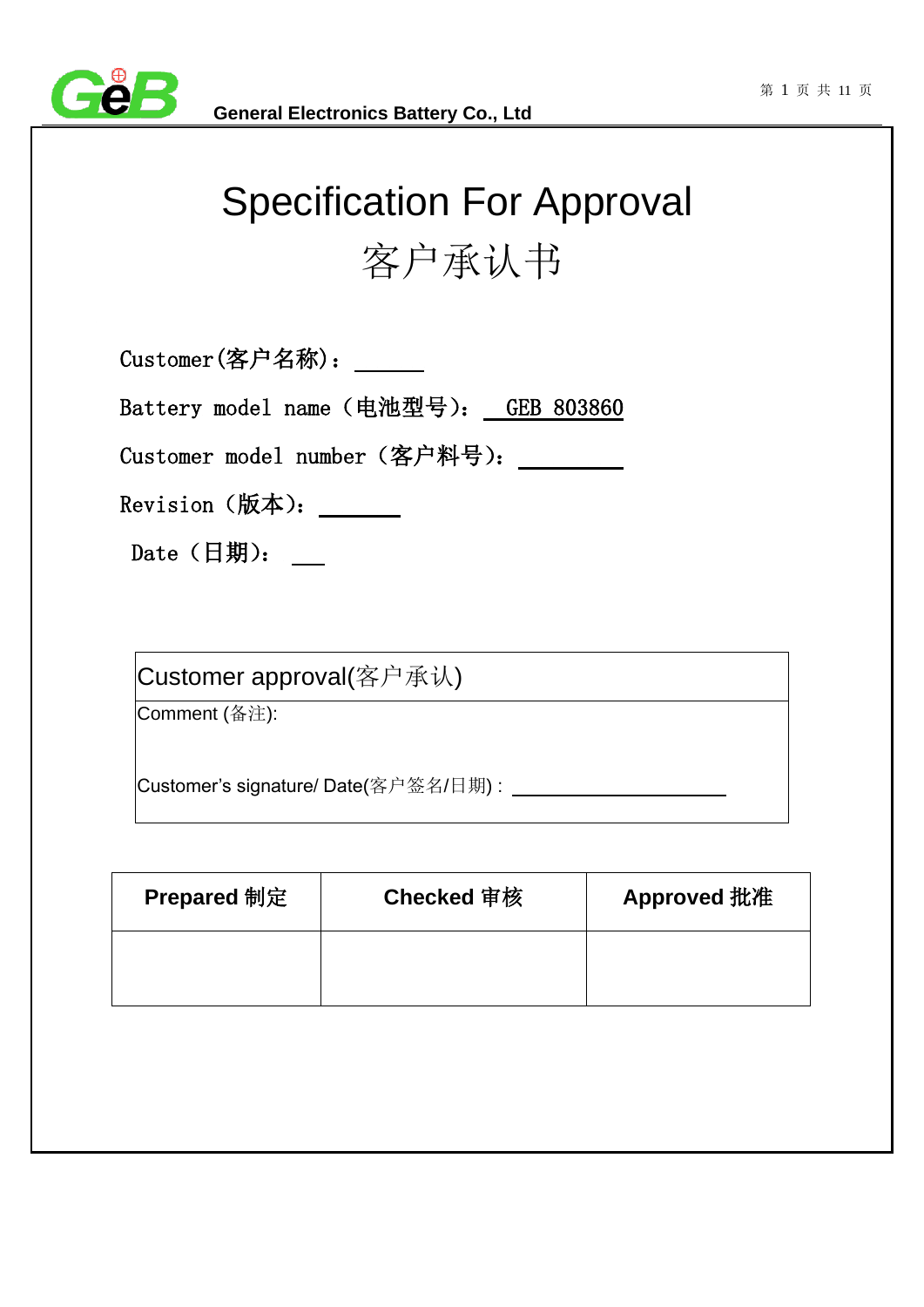

# **Content**

|--|

| $1. \text{Scope}$ 3                                                                                          |   |
|--------------------------------------------------------------------------------------------------------------|---|
| 适用范围                                                                                                         |   |
| 2. Model: GEB803860 33                                                                                       |   |
| 编码规则                                                                                                         |   |
| 3. Dimensions of battery pack 3                                                                              |   |
| 电芯尺寸                                                                                                         |   |
| 4. Battery configuration <b>CONSERVING ACCESS</b> 4                                                          |   |
| 电池组                                                                                                          |   |
|                                                                                                              |   |
| 电芯规格                                                                                                         |   |
| 6. Battery Cell Performance Criteria <b>Calculation According to the Contract Oriental Contract Criteria</b> | 6 |
| 电池性能检查及测试                                                                                                    |   |
| 7. PCM parameter 3                                                                                           |   |
| PCM 参数                                                                                                       |   |
| 8. Packing Storage and Transportation ––––––––––––––––––––––10                                               |   |
| 包装、储存及运输                                                                                                     |   |
| 9. Use Attentions 211                                                                                        |   |
| 使用注意事项                                                                                                       |   |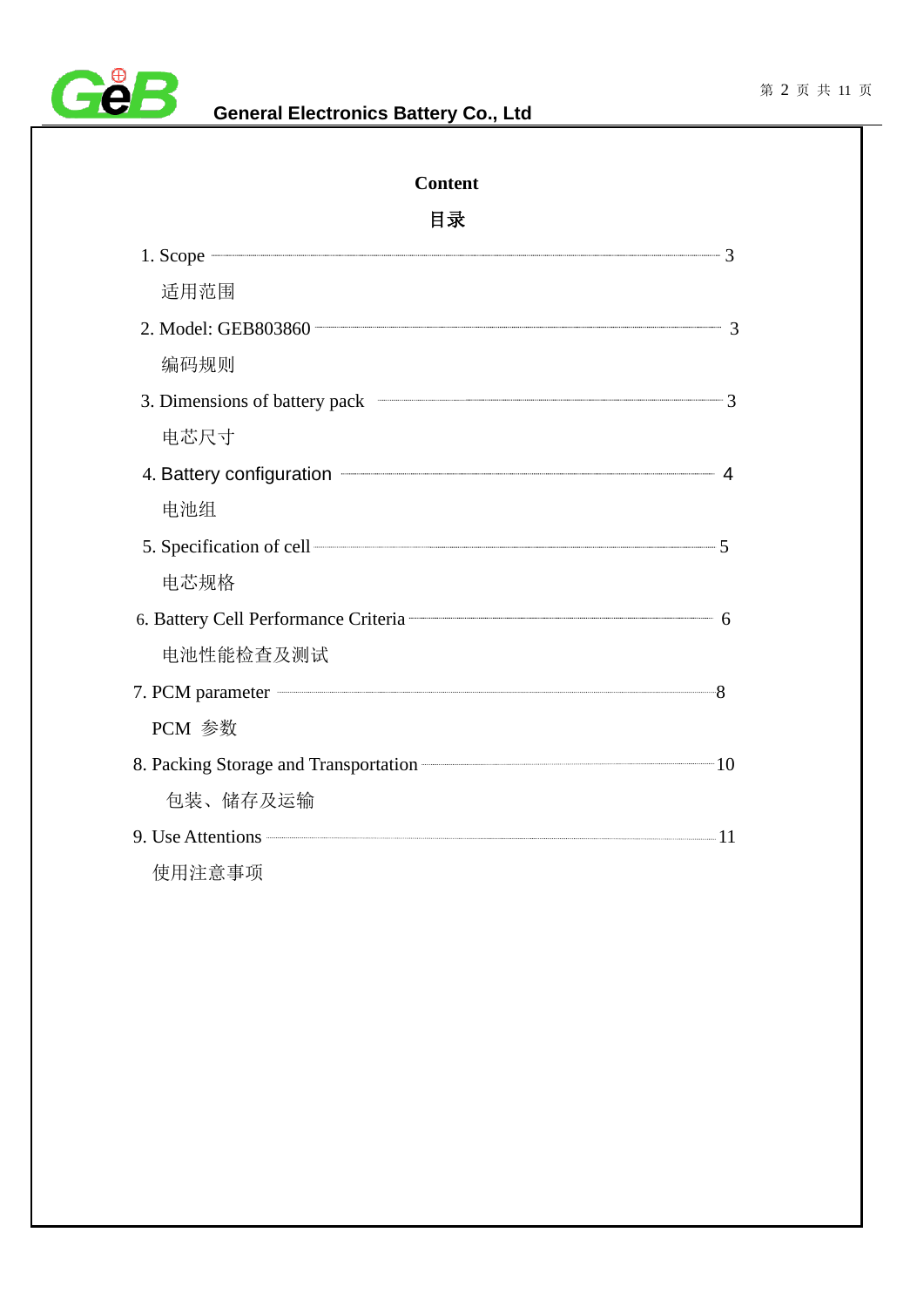

#### 1.Scope

 This document describes the Product Specification of the Lithium-Polymer (LIP) rechargeable battery cell supplied by General Electronics Battery Co., Ltd .

适用范围

本规格说明书描述了深圳市中美通用电池有限公司(以下简称中美通用)生产的可充电聚合物锂离子电池的产品性

能指标

- 2. Model: GEB 803860
	- 型 号: GEB 803860

GEB—中美通用

PCB—保护板

3.Dimensions of battery pack

电池组尺寸 T:≤8.0mm \* W:≤38.3mm \* L :≤62.5mm

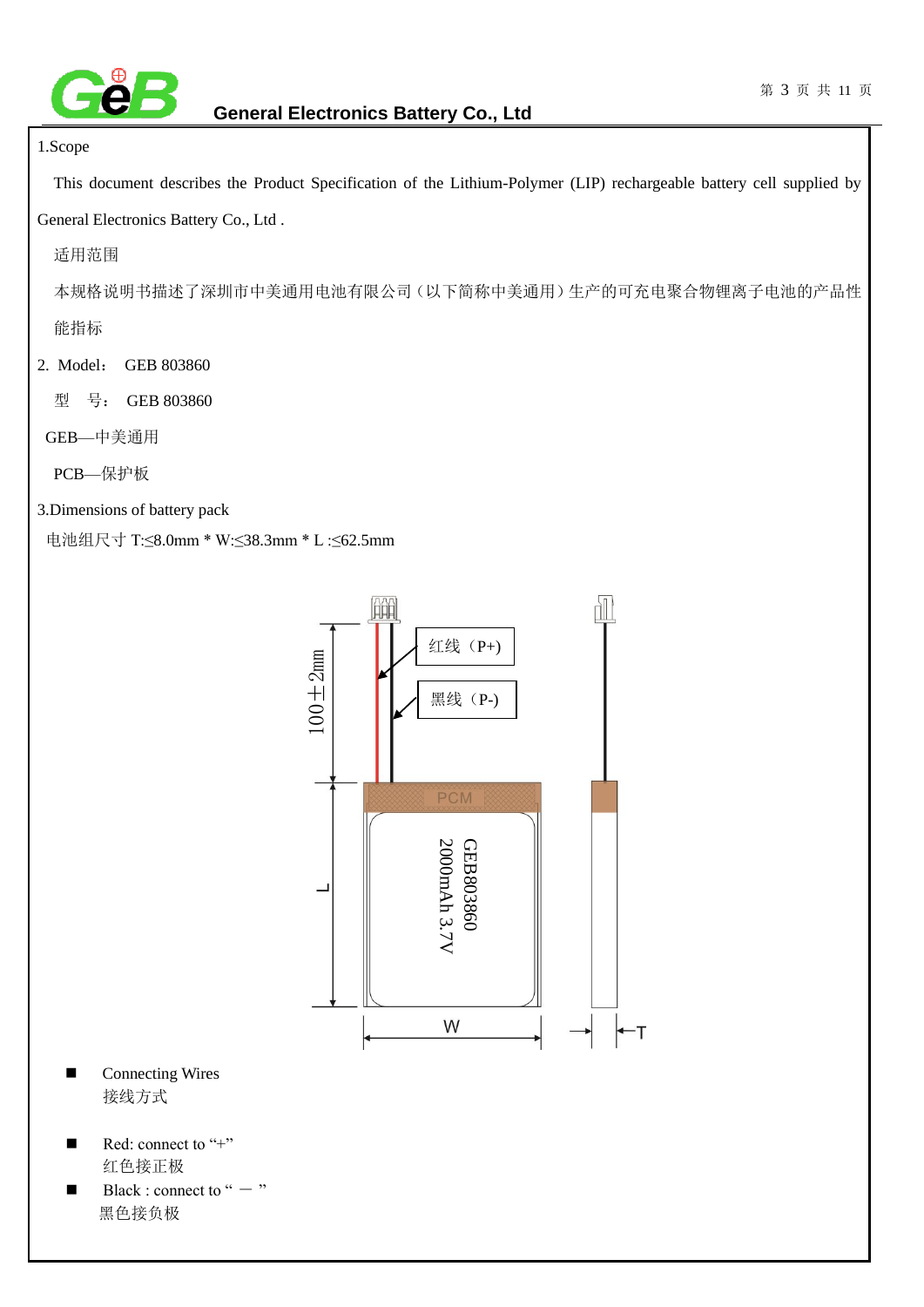

4. Battery configuration 电池组

### 4. 1 Battery portfolio primarily BOM

电池组合主要物料清单

| No.           | Item 项目                     | criteria 标准                        | Remarks 备注      |
|---------------|-----------------------------|------------------------------------|-----------------|
|               | Semi-manufactured cell 电芯型号 | 803860                             |                 |
|               | <b>PCB</b>                  | NTC                                | SEIKO Plate 精工板 |
| $\mathcal{R}$ | Wire/connector 线材/接头        | Connector: JST XHP-3 UL1571-AWG24# |                 |

#### 4. 2 Specifications of battery pack

电池组规格

| No.            | Item 项目                                     | Specifications 产品规格                                       | Comments               |
|----------------|---------------------------------------------|-----------------------------------------------------------|------------------------|
| 1              | Assemble mode 组装方式                          | Simple link 单节                                            |                        |
| $\overline{2}$ | Nominal Capacity 标称容量                       | 2000mAh                                                   |                        |
| 3              | Rated Impedance 初始内阻                        | $≤$ 80mΩ(Added after the board) at 25 °C (加板<br>后) 常温 25℃ |                        |
| $\overline{4}$ | Battery Weight 电池重量                         | Approx: $42g$<br>约: 42g                                   |                        |
| 5              | Overcharge protection voltage<br>过充保护电压     | $4.25V + 0.035V$                                          |                        |
| 6              | Max. charge current<br>最大充电电流               | 1 <sup>C</sup>                                            |                        |
| 7              | Over discharge protection voltage<br>过放保护电压 | 2.75V                                                     |                        |
| 8              | Max discharge current<br>最大放电电流             | 1 <sub>C</sub>                                            |                        |
| 9              | Charge temperature<br>充电温度                  | $0^{\circ}$ C ~ +45°C                                     |                        |
| 10             | Discharge temperature<br>放电温度               | -10°C $\sim$ +55°C                                        |                        |
|                |                                             | less than 1 month<br>一个月以内                                | $-10$ ~+55°C           |
| 11             | Storage temperature<br>储存温度                 | less than 3 month<br>三个月以内                                | $-10$ ~+40°C           |
|                |                                             | less than 1 year<br>一年以内                                  | $0 \rightarrow +25$ °C |
| 12             | Storage humidity<br>储存湿度                    | $\leq 75\%$                                               |                        |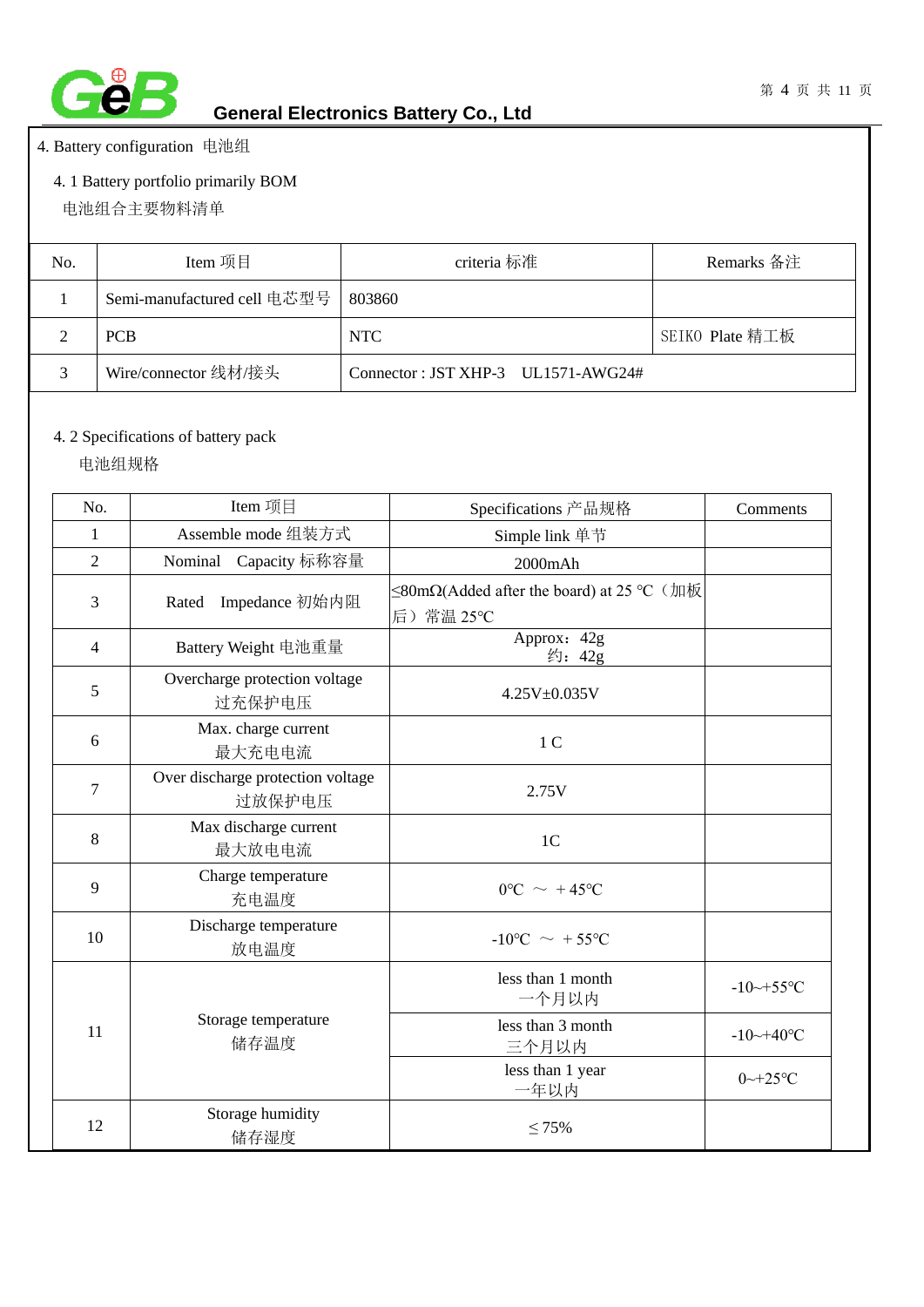

# 5. Specifications of cell

电芯规格

| No.            | Items 项目                            | Specifications 产品规格                                                                                                                                                                                                                                                                                                           |                                                                                                                                                                                       |
|----------------|-------------------------------------|-------------------------------------------------------------------------------------------------------------------------------------------------------------------------------------------------------------------------------------------------------------------------------------------------------------------------------|---------------------------------------------------------------------------------------------------------------------------------------------------------------------------------------|
| 1              | Charge voltage<br>充电电压              | 4.2V                                                                                                                                                                                                                                                                                                                          |                                                                                                                                                                                       |
| $\mathfrak{2}$ | Nominal voltage<br>标称电压             | 3.7V                                                                                                                                                                                                                                                                                                                          |                                                                                                                                                                                       |
| 3              | Nominal capacity<br>标称容量            |                                                                                                                                                                                                                                                                                                                               | 2000mAh 0.2 C Discharge (0.2C 放电)                                                                                                                                                     |
| 4              | Charge current<br>充电电流              |                                                                                                                                                                                                                                                                                                                               | Standard Charging:: 0.2 C 标准充电: 0.2 C<br>Rapid charge: 1.0 C 快速充电 1.0 C                                                                                                               |
| 5              | <b>Standard Charge</b><br>标准充电方式    | $\leq$ 0.02 C                                                                                                                                                                                                                                                                                                                 | Charging the cell initially with constant current at 0.2 C and then<br>with constant voltage at 4.2V till charge current declines to 0.02 C<br>先用 0.2 C 恒流充电至 4.2V, 再恒压 4.2V 充电直至充电电流 |
| 6              | Charging time<br>充电时间               | Standard Charging: 6.0 hours (Ref.)<br>标准充电: 6.0 小时 (参考值)<br>Rapid charge: 1.5-2.5 hours (Ref.)<br>快速充电: 1.5-2.5 小时 (参考值)<br>1.0 <sub>C</sub>                                                                                                                                                                                 |                                                                                                                                                                                       |
| 7              | Max.charge current<br>最大充电电流        |                                                                                                                                                                                                                                                                                                                               |                                                                                                                                                                                       |
| 8              | Max.discharge current<br>最大放电电流     |                                                                                                                                                                                                                                                                                                                               | 1.0C                                                                                                                                                                                  |
| 9              | Discharge cut-off voltage<br>放电截止电压 | 2.75V                                                                                                                                                                                                                                                                                                                         |                                                                                                                                                                                       |
|                | Charge temperature<br>充电温度          |                                                                                                                                                                                                                                                                                                                               | $0^{\circ}C \sim +45^{\circ}C$                                                                                                                                                        |
| 10             | Discharge temperature<br>放电温度       |                                                                                                                                                                                                                                                                                                                               | $-10 \sim +55^{\circ}C$                                                                                                                                                               |
|                |                                     | less than 1 month<br>-个月以内                                                                                                                                                                                                                                                                                                    | $-10$ ~+55°C                                                                                                                                                                          |
| 11             | range for storage                   | Temperature<br>less than 3 month<br>$-10 \rightarrow +40$ °C<br>三个月以内<br>储存温度范围<br>less than 1 year<br>$0 - 25$ °C<br>一年以内<br>Cell Weight<br>Approx:<br>40 <sub>g</sub><br>电芯重量<br>约:<br>40 <sub>g</sub><br>Length 长度:<br>60 mm Max<br><b>Cell Dimension</b><br>Width 宽度:<br>38 mm Max<br>电芯尺寸<br>Thickness 厚度:<br>8.0 mm Max |                                                                                                                                                                                       |
|                |                                     |                                                                                                                                                                                                                                                                                                                               |                                                                                                                                                                                       |
| 12             |                                     |                                                                                                                                                                                                                                                                                                                               |                                                                                                                                                                                       |
| 13             |                                     |                                                                                                                                                                                                                                                                                                                               |                                                                                                                                                                                       |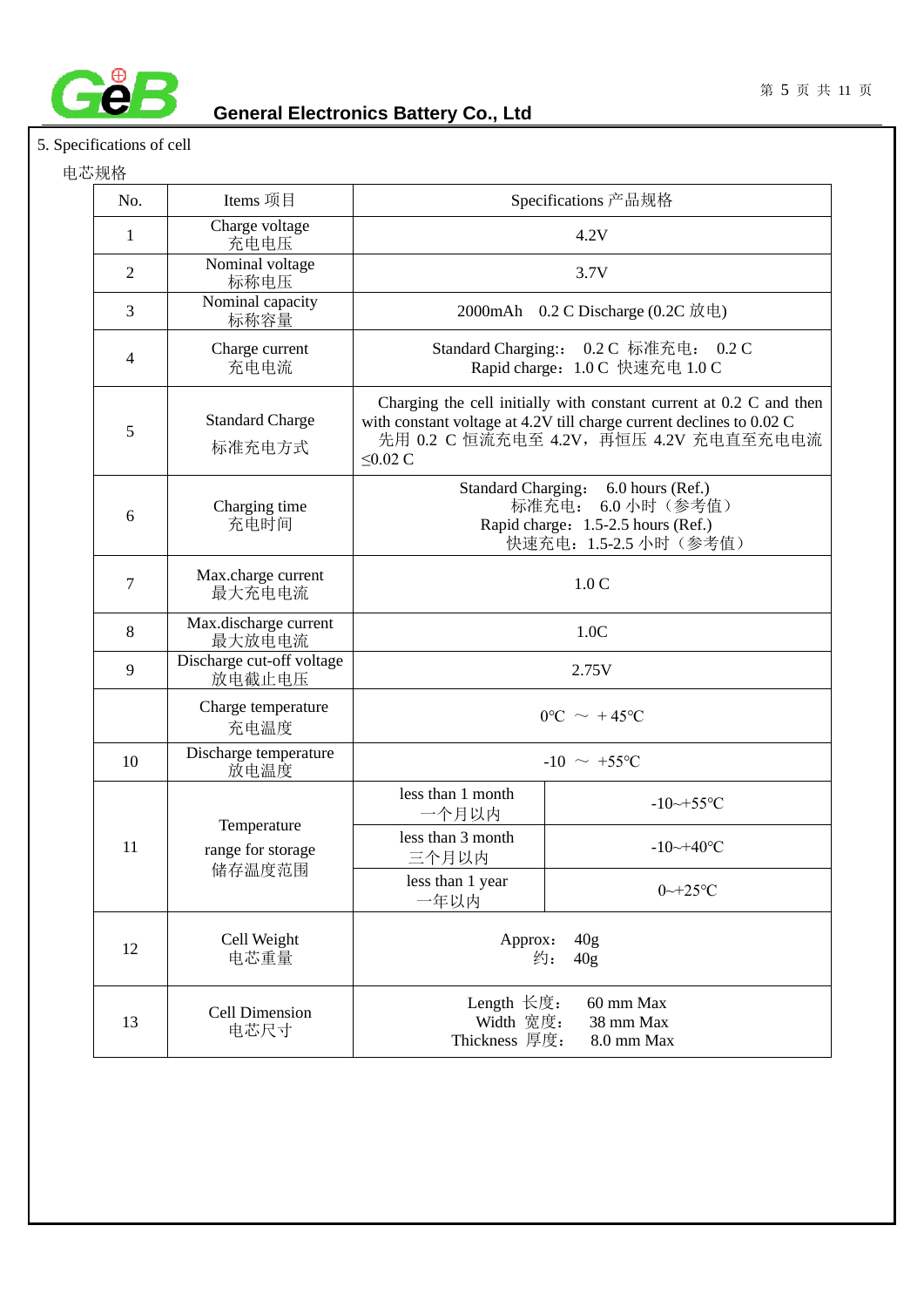

#### 6.Battery Cell Performance Criteria

电芯性能检查及测试

6.1 Electrical characteristics 充放电性能

| No.   | Items 项目                                        | Test Method and Condition 测试方法和条件                                                                                                                                                                                                                                                                                                                      | Criteria 标准                                                               |
|-------|-------------------------------------------------|--------------------------------------------------------------------------------------------------------------------------------------------------------------------------------------------------------------------------------------------------------------------------------------------------------------------------------------------------------|---------------------------------------------------------------------------|
| 6.1.1 | <b>Standard Charge</b><br>标准充电方式                | Charging the cell initially with constant current at 0.2 C and<br>then with constant voltage at 4.2V till charge current declines to<br>0.02C<br>先用 0.2 C 恒流充电至 4.2V, 再恒压 4.2V 充电直至充电电<br>流≤0.02 C                                                                                                                                                     |                                                                           |
| 6.1.2 | <b>First Discharge</b><br>Capacity<br>首次放电容量    | The capacity means the first dis charge capacity of the cell, which<br>is measured with discharge current of 0.2 C with 2.75V cut-off<br>after standard charge.<br>该容量是指标准充电后, 0.2C 放电至 2.75V 截止所放出的容<br>量。                                                                                                                                            | $\geq$ 2000mAh                                                            |
| 6.1.3 | Cycle Life<br>循环寿命                              | Test condition:<br>Charge: $0.2 C$ to 4.2V<br>Discharge: 0.2 C to 2.75V<br>80% or more of 1 <sup>st</sup> cycle capacity at 0.2C discharge of Operation<br>测试条件:<br>充电: 0.2 C 充电到 4.2V<br>放电: 0.2 C 放电到 2.75V<br>当放电容量降至初始容量的 80%时, 所完成的循环次数定义<br>为该电池的循环寿命                                                                                            | $\geq$ 500 周 (laps)                                                       |
| 6.1.4 | Self-discharge<br>自放电                           | After the standard charging, storied the cells under the condition<br>25.0±5.0°C (Temperature) ≤75.0%RH (Humidity) for 28 days,<br>then measured the capacity with $0.2 \text{ C}$ till 2.75V with previous<br>standard discharge capacity of the ratio<br>标准充电后, 在 25℃±5℃ (温度) ≤75%RH (湿度) 条件下<br>贮存 28 天, 再以 0.2 C 放电至 2.75V 所放出的容量与前次标<br>准放电容量的比值。 | Residual<br>capacity >90%<br>余容量>90%                                      |
| 6.1.5 | Initial<br>impedance of<br>cell<br>电池初始内阻       | Internal resistance measured at AC 1KHz after 50% charge,<br>$at25^{\circ}$ C.<br>在 25℃环境中, 半充状态下, 测量其 AC 1KHz 下的交流阻抗                                                                                                                                                                                                                                  | $< 50$ m $\Omega$                                                         |
| 6.1.6 | Temperature<br>Characteristics<br>温度特性          | 1. According to item 6.1.1, at $25 \pm 5^{\circ}$ C.<br>2. Capacity comparison at each temperature, measured with<br>constant discharge current 0.2 C with 2.75V cut-off. Percentage<br>as an index of the capacity compared with 100% at 25°C<br>1.在 25±5℃条件下, 用 6.1.1 方法将电池充电。<br>2.在不同温度条件下, 用 0.2 C 的电流恒流放电至截止电压<br>2.75V。以 25℃时放电容量为基准计算百分比。      | $-10^{\circ}$ C: $\geq 50\%$<br>25°C: 100%<br>60°C: $\geq 85\%$           |
| 6.1.7 | Constant<br>humidity and<br>temperature<br>恒定湿热 | After standard charging, laying the battery 48h at $40\pm2\degree C$ , RH<br>$93\pm2\%$ . Recording 1C discharging time<br>电池标准充电后在 40±2℃,相对湿度 93±2%环境中放置<br>48h, 用 1C 放电至截止电压 2.750V, 记录电池放电时间                                                                                                                                                        | No distortion<br>No electrolytes<br>leakage<br>不变形、<br>不漏液,<br>放电时间≥36min |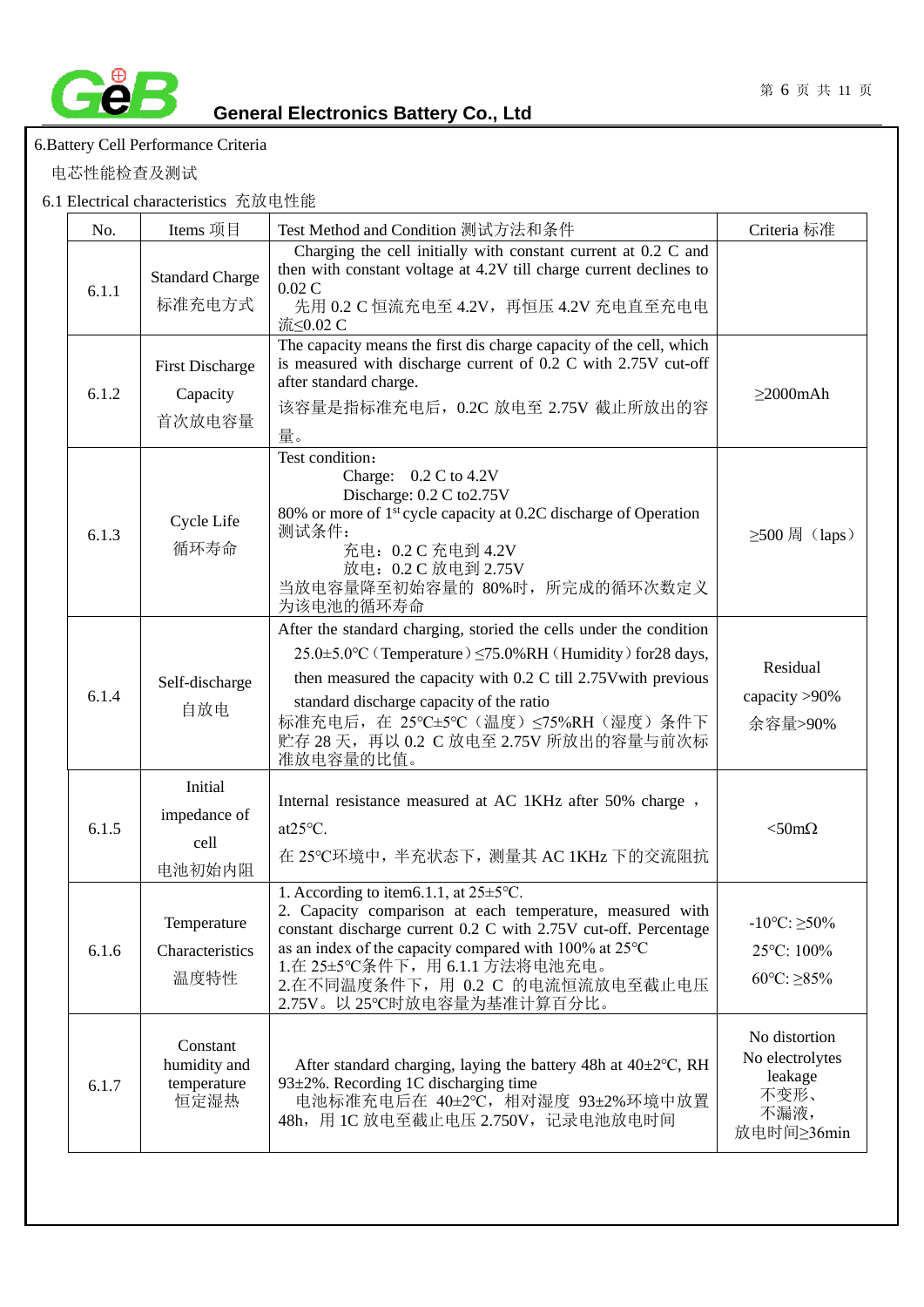

#### 6.2 Mechanical characteristics

机械特性

| No.            | Items 项目                      | Test Method and Condition 测试方法和条件                                                                                                                                                                                                                                                                                                                                                                            | Criteria 标准                         |
|----------------|-------------------------------|--------------------------------------------------------------------------------------------------------------------------------------------------------------------------------------------------------------------------------------------------------------------------------------------------------------------------------------------------------------------------------------------------------------|-------------------------------------|
|                | <b>Vibration Test</b><br>振动测试 | After standard charging, fixed the cell to<br>vibration table and subjected to vibration<br>cycling that the frequency is to be varied at the<br>rate of 1Hz per minute between 10Hz and<br>55Hz, the excursion of the vibration is<br>1.6mm. The cell shall be vibrated for 30<br>minutes per axis of XYZ axes.<br>将标准充电后的电池固定在振动台上, 沿<br>X、Y、Z 三个方向各振动 30 分钟, 振幅 1.6<br>mm,振动频率为 10Hz~55Hz,每分钟变化<br>为 1Hz。 | No leakage<br>无泄漏<br>No fire<br>不起火 |
| $\overline{2}$ | Drop Test<br>跌落测试             | The cell is to be dropped from a height of<br>meter twice onto concrete ground.<br>将标准充电后的电池从1米高度跌落至混<br>凝土地面 2 次                                                                                                                                                                                                                                                                                            | No fire, no leakage.<br>无起火、无泄漏     |

#### 6.3 Visual inspection

 There shall be no such defect as scratch, flaw, crack, and leakage, which may adversely affect commercial value of the cell. 外观检查

不允许有任何影响电池性能的外观缺陷,诸如裂纹、裂缝、泄漏等。

#### 6.4 Standard environmental test condition

 Unless otherwise specified, all tests stated in this Product Specification are conducted at below condition: Temperature:25.0±5.0℃ Humidity: ≤75.0%RH 标准测试环境 除非特别说明,本标准书中所有测试均在以下环境条件下进行: 温度:25.0±5.0℃ 湿度:≤75.0%RH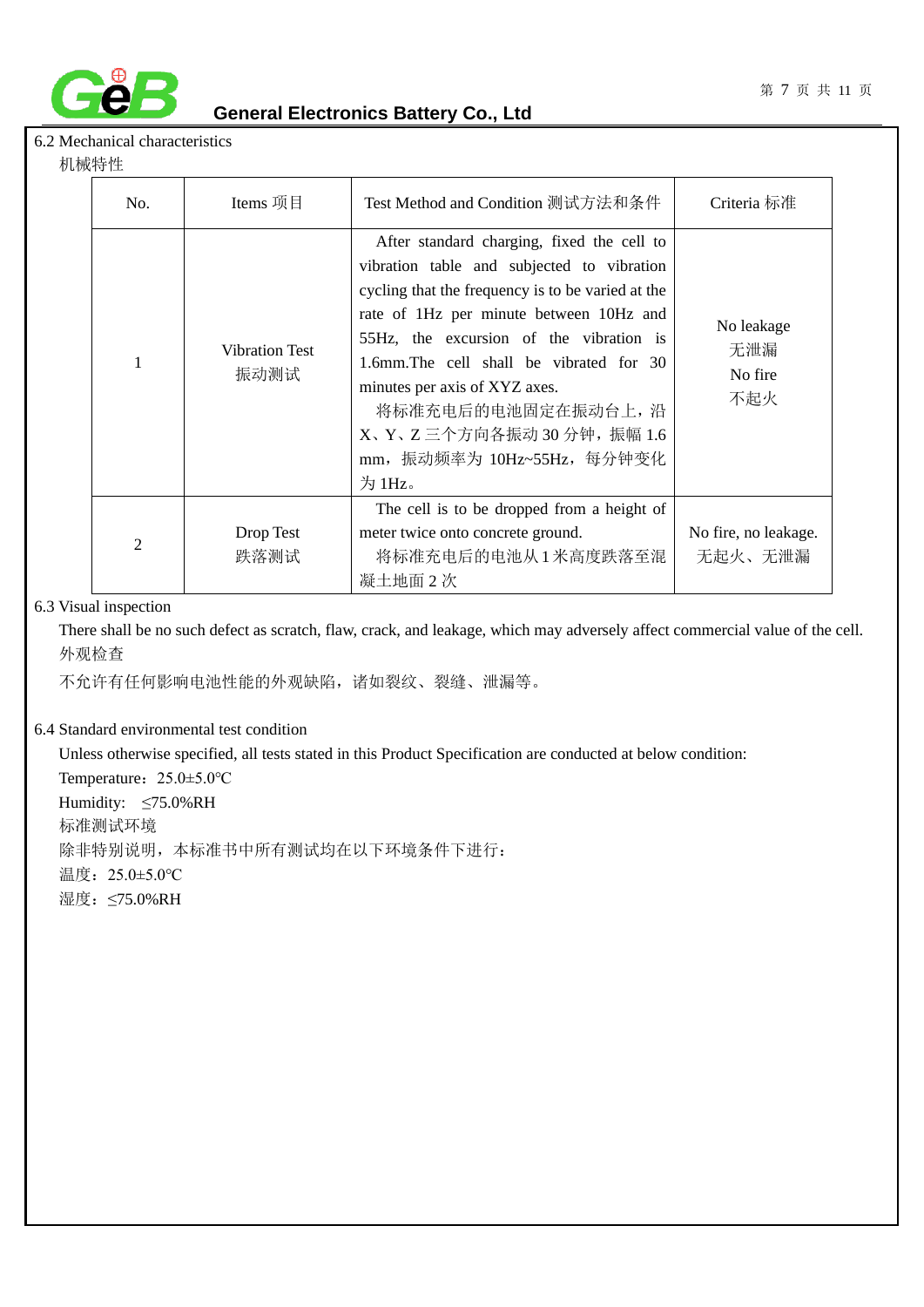

#### 7. PCM parameter PCM 参数

7.1 PCM 参数

| Item 项目                        | Symbol<br>符号      | Content 详细内容                                        | Criteria 标准                                                        |
|--------------------------------|-------------------|-----------------------------------------------------|--------------------------------------------------------------------|
| Over charge Protection<br>过充保护 | V <sub>DET1</sub> | Over charge detection voltage<br>过充电检测电压            | 4.25 $V \pm 0.03V$                                                 |
| Over discharge<br>过放保护         | V <sub>DET2</sub> | Over discharge detection voltage<br>过放电检测电压         | 2.75 $V \pm 0.08V$                                                 |
| Over Current<br>过流保护           | $I_{DP}$          | Over current detection current<br>过电流保护电流           | MAX: 5A<br>MIN: 4A                                                 |
| Interior resistance<br>内阻      |                   | Main loop electrify resistance (Battery Vol=3.9V)   | B- to P- B- $\mathfrak{D}$ P- R <sub>ps</sub> $\leq 60$ m $\Omega$ |
|                                | $R_{DS}$          | 主回路通态电阻(电池电压=3.9V)                                  | PTC $R_{DS} \leq 1.2 \Omega$                                       |
| Current consumption<br>消耗电流    | $I_{DD}$          | in normal operation<br>Current consume<br>工作时电路内部消耗 | MIN: $0.3 \mu A$ MAX: $8.0 \mu A$                                  |

## 7.2 Application Schematic

应用原理图



8. Packaging、 Storage and Transportation 包装、储存及运输

8.1 Packaging model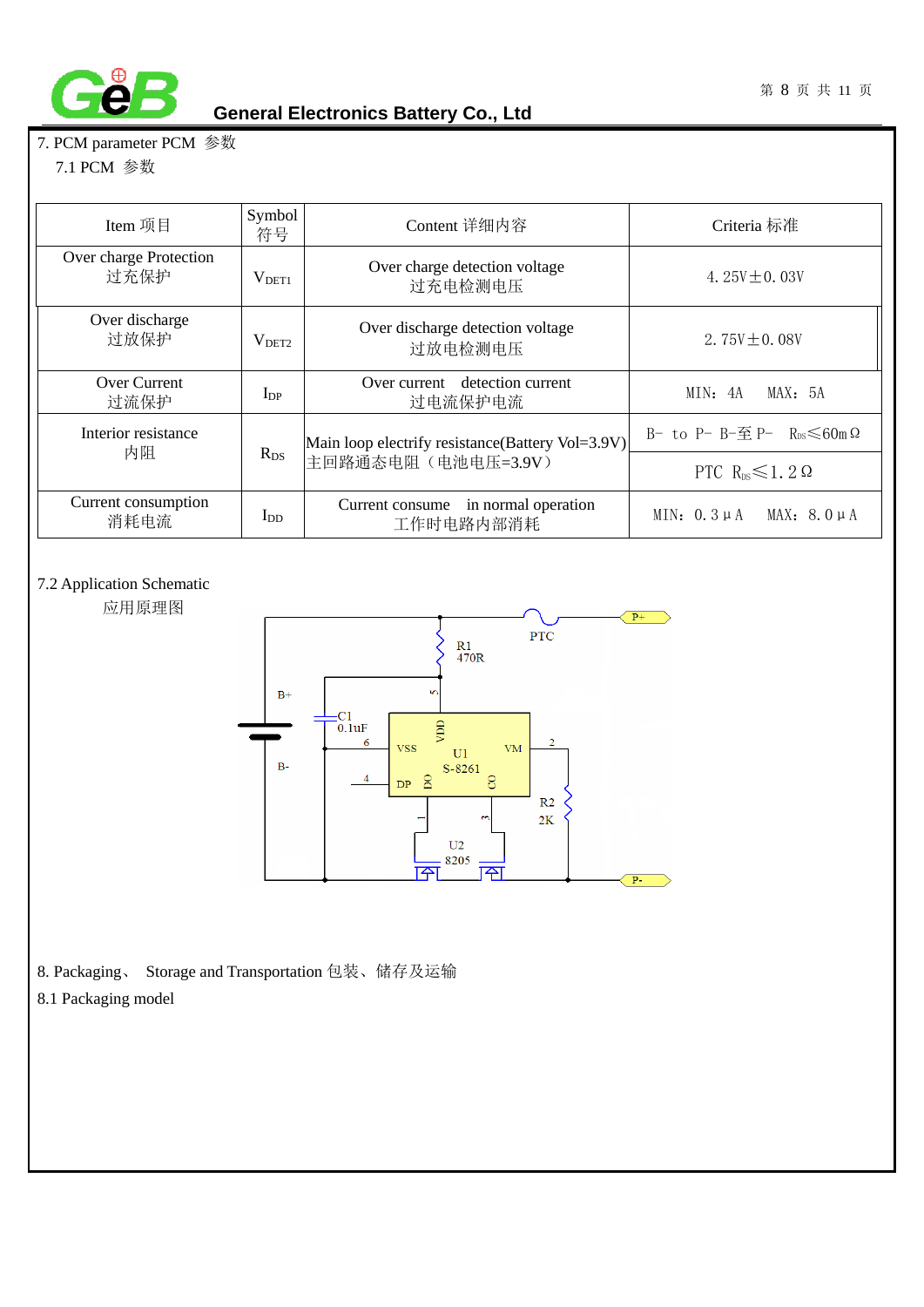



temperature.

锂离子电池需保存在阴凉,干燥,通风的环境中,避免接触火源与热源。

8.2.2 The battery should store in the product specification book stipulation temperature range, the best storage temp. is 25±5℃. The best humidity is  $60\pm15\%$ .

电池需按规格书规定温度范围进行储存,最佳储存温度为 25±5℃,最佳湿度为 60±15%。

8.2.3 The battery should be stored within room temperature, and charged to 40%~60% electric quantity(3.85V). In order to avoid over-discharge, we suggest charge and discharge the batteries every three months.,Then charge to40%~60%electric quantity(3.85V).

电池应当在室温下存放, 应充到 40%至 60%的电量(3.85V)。为防止电池过放, 建议每 3 个月按标准充放电电方式进行 一次充电,然后按标准充电方式进行充电至 40%~60%的电量(3.85V)。

```
8.3 Transportation 运输:
```
8.3.1 Do not mix the battery products with other car gos. 请勿与其他货物混合。

- 8.3.2 Do not immerse the battery products in water or allow it to get wet. 请勿将电池浸入水中或使其受潮。
- 8.3.3 Do not over 7 layers staking and upside-down. 请勿叠放超过 7 层或倒置。
- 8.3.4 The highest temperature in transportation is lower than 65℃. 最高运输温度不超过 65℃。

9. Use Attentions 使用注意事项:

To ensure proper use of the battery please read the manual carefully before using it. 为确保电池正确使用,请在使用之前阅读使用说明书。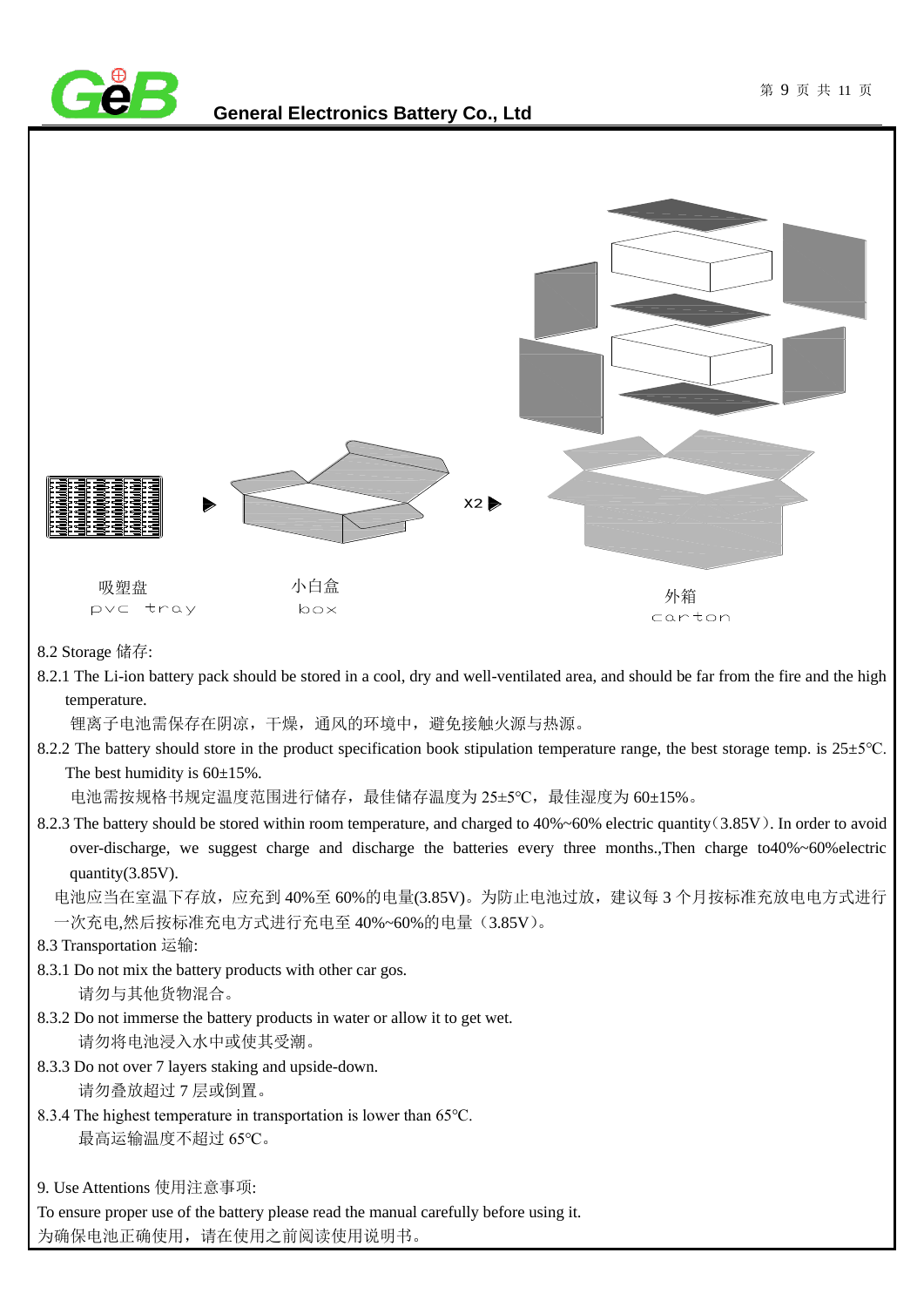

- 9.1 Warnings 警告:
- 9.1.1 Do not expose to, dispose of the battery in fire. 不可将电池置于火中。
- 9.1.2 Do not put the battery in a charger or equipment with wrong terminals connected. 不可将电池充电器正负极反接。
- 9.1.3 Avoid shorting the battery.

不可将电池短路(P+、P-)。

- 9.1.4 Avoid excessive physical shock or vibration. 避免电池过度冲击和震荡。
- 9.1.5 Do not disassemble or deform the battery. 不可拆解或扭曲电池。
- 9.1.6 Do not immerse in water.

不可浸入水中。

- 9.1.7 Do not use the battery mixed with other different type or model batteries. 不可将该电池与其他种类和型号的电池混用。
- 9.1.8 Keep out of the reach of children.

请置于儿童接触不到的地方。

- 9.2 Charge 充电:
- 9.2.1 Battery must be charged in appropriate charger only. 请使用合适的充电器对电池充电。
- 9.2.2 Never use a modified or damaged charger. 请勿用返修或损坏过的充电器充电。
- 9.2.3 Do not leave battery in charger over 24 hours. 请勿对电池充电 24H 以上。
- 9.2.4 Charging current: Can not surpass the biggest charging current which in this specification book stipulated. 不可使用超出本规格书最大充电电流对电池进行充电。
- 9.2.5 Charging voltage: Does not have to surpass the highest amount which in this specification book stipulated to decide the voltage.

充电电压:请不要超出本规格书所规定最高充电电压。

9.2.6 Charge temperature: The battery must carry on the charge in the ambient temperature scope which this specification book stipulated.

充电温度:电池需在指定温度范围内进行充放电。

9.2.7 Uses constant current and constant voltage way charge. PLS connect the positive and negative terminals in right way, or the battery may be damaged.

请使用恒流恒压方式进行充电。请勿反接正负极,以免损坏电池。

- 9.3 Discharge 放电:
- 9.3.1 The discharging current should not surpass the biggest discharging current this specification book stipulation, The large discharge current can cause heat and lower capacity.

放电电流不可超过规格书最大额定放电放电电流。大电流会导致电池发热和容量降低。

9.3.2 Discharge temperature: The battery discharge must carry on in the ambient temperature scope which this specification book stipulated.

放电温度: 电池必须在规格书规定温度范围内放电。

9.3.3 Over-discharge: After short time over discharge, then charge immediately won't damage the battery. But the battery will be damaged for being long time over discharged. During long-term storage, the battery may be within over-discharging condition for self discharge. To prevent the occurrence of over discharging, the battery should maintain the certain capacity when storage.